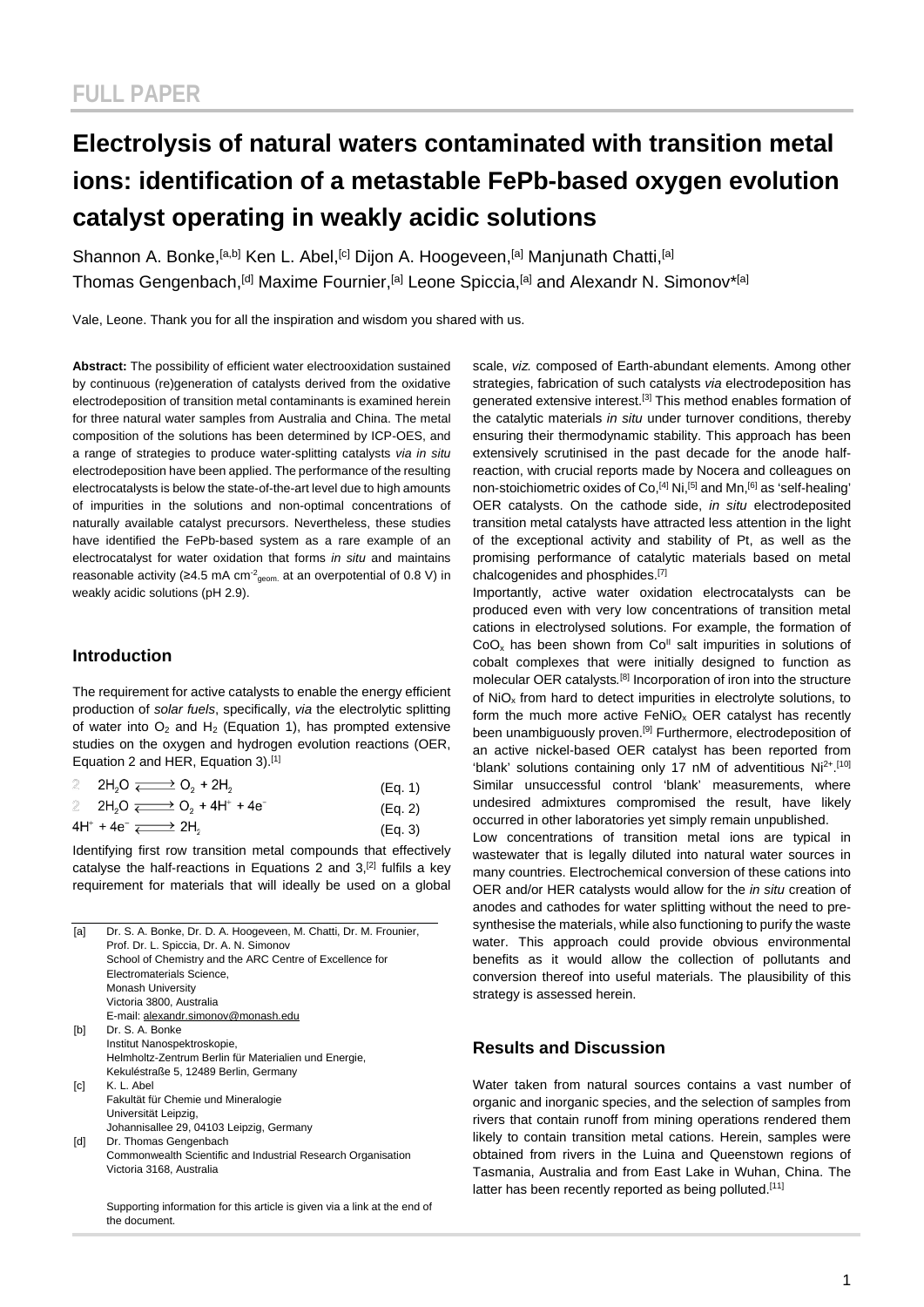Inductively coupled plasma optical emission spectrometric (ICP-OES) analysis of the examined samples indicates that water from rivers in the mining areas in Australia contains suitable ions for electrodeposition of catalysts for water splitting (Table 1). Specifically, Ni and Co are present at the μM level with significantly higher concentrations (*ca* 103 μM) of Fe and Mn observed. Although the relative amounts might not be ideal, the key components are available and therefore electrodeposition of OER and HER catalysts might be possible. Significantly lower concentrations of the probed metals were detected in the Wuhan lake sample.

| Table 1. Concentration ( $\mu$ M) of selected elements in natural water samples as |
|------------------------------------------------------------------------------------|
| determined by ICP-OES. <sup>[a]</sup>                                              |

| Element | Wuhan | Queenstown | Luina |                                                                       | 0.8 |
|---------|-------|------------|-------|-----------------------------------------------------------------------|-----|
| Ca      | 920   | 2700       | 1400  |                                                                       | 0.6 |
| Mg      | 380   | 8200       | 1700  | $J/mA cm-2$                                                           | 0.4 |
| Zn      | < 0.1 | 80         | 620   |                                                                       | 0.2 |
| Al      | 16    | 3300       | 910   |                                                                       | 0.0 |
| Pb      | < 0.1 | 0.5        | 2.2   |                                                                       |     |
| Cr      | < 0.1 | 0.6        | 0.4   | в                                                                     | 1.2 |
| Fe      | 3.8   | 2900       | 49    |                                                                       | 1.0 |
| Mn      | 0.4   | 1300       | 78    |                                                                       |     |
| Co      | < 0.2 | 20         | 0.9   | $^{10}$ ( $\frac{1}{2}$ 0.8<br>$\frac{1}{2}$ 0.6<br>$\frac{1}{2}$ 0.4 |     |
| Ni      | < 0.1 | 3.6        | 6.7   |                                                                       |     |

[a] Ti, Mo and Sn were below their detection limits in all samples (<0.1, <0.4, and <0.3 μM, respectively).

**Electrolysis of natural waters.** *In situ* generation of water electrooxidation catalysts was attempted in the examined water samples with added supporting electrolyte by applying positive potentials, following a well-established strategy of generating 'self-healing' electrocatalysts.[4c, 12] This was undertaken in both potentiodynamic (voltammetric) and potentiostatic (chronoamperometric) modes, since for example, deposition of "active"  $MnO<sub>x</sub>$  catalysts requires cycling the potential,<sup>[13]</sup> while efficient  $CoO_x$  and  $NiO_x$  can be formed in both regimes.<sup>[4-5]</sup> For the supporting electrolyte, either sodium sulphate (0.2 M, pH adjusted within the 2.3 to 2.9 range) or borate buffer (0.1 M, pH 9.2) were employed. The Luina and Queenstown samples contained naturally occurring precipitates and were weakly acidic (pH of *ca* 3), with alkalisation expectedly resulting in further sedimentation of poorly soluble hydroxides of the metals present (Table 1). These solids were filtered out using a 20 μm syringe filter and electrochemical experiments were undertaken with the resulting transparent solutions.

In a typical voltammetric experiment for transition-metal-catalysed water oxidation with or without concomitant electrocatalyst deposition, applying an increasingly positive potential first induces redox transformations of a catalyst and/or dissolved precursor followed by oxidation of the solvent. This is exemplified in Figure

1A for borate-buffered Luina and Queenstown samples examined using F-doped  $SnO<sub>2</sub>$  electrodes (F:SnO<sub>2</sub>). The solubility of transition metal cations is sufficient to electrodeposit OER catalysts in borate buffered media (pH 9.2).[4b, 5, 13] Consistent with the ICP-OES results, the processes preceding the water oxidation wave resemble those observed for  $MnO<sub>x</sub>$ <sup>[14]</sup> and increase with subsequent cycles under stirred conditions indicating the deposition of electroactive species on the electrode (Figure S1). This was corroborated by the formation of pale yellow coatings during chronoamperometric depositions (Figure 1B). These deposits were comprised of Mn-containing aggregates as revealed by scanning electron microscopy and local energy dispersive X-ray (EDX) analysis (Figure 2). Aside from the signals from a clean  $F:SnO<sub>2</sub>$  surface, only Mn could be detected in the produced films by EDX.



**Figure 1.** (A) Cyclic voltammetric (scan rate  $0.020 \, \text{V s}^{-1}$ ) oxidation of borate buffered (0.1 M, pH 9.2) Luina (*blue*) and Queenstown (*red*) river samples alongside deionised (DI, 18.2 MΩ cm) water (*dashed grey*), with inset enhanced plot of the processes preceding the water oxidation wave; and (**B**) chronoamperometric (*E* = 2.14 V) oxidation of those solutions. (**C**) Chronoamperometric (*E* = 2.34 V) oxidation of an acidified Luina sample with added Na<sub>2</sub>SO<sub>4</sub> (0.2 M, pH 2.9). Experiments were undertaken using F:SnO<sub>2</sub> electrodes in quiescent, air saturated solutions. *Solid* and *dashed* lines in panels **B** and **C** show current and potential response, respectively.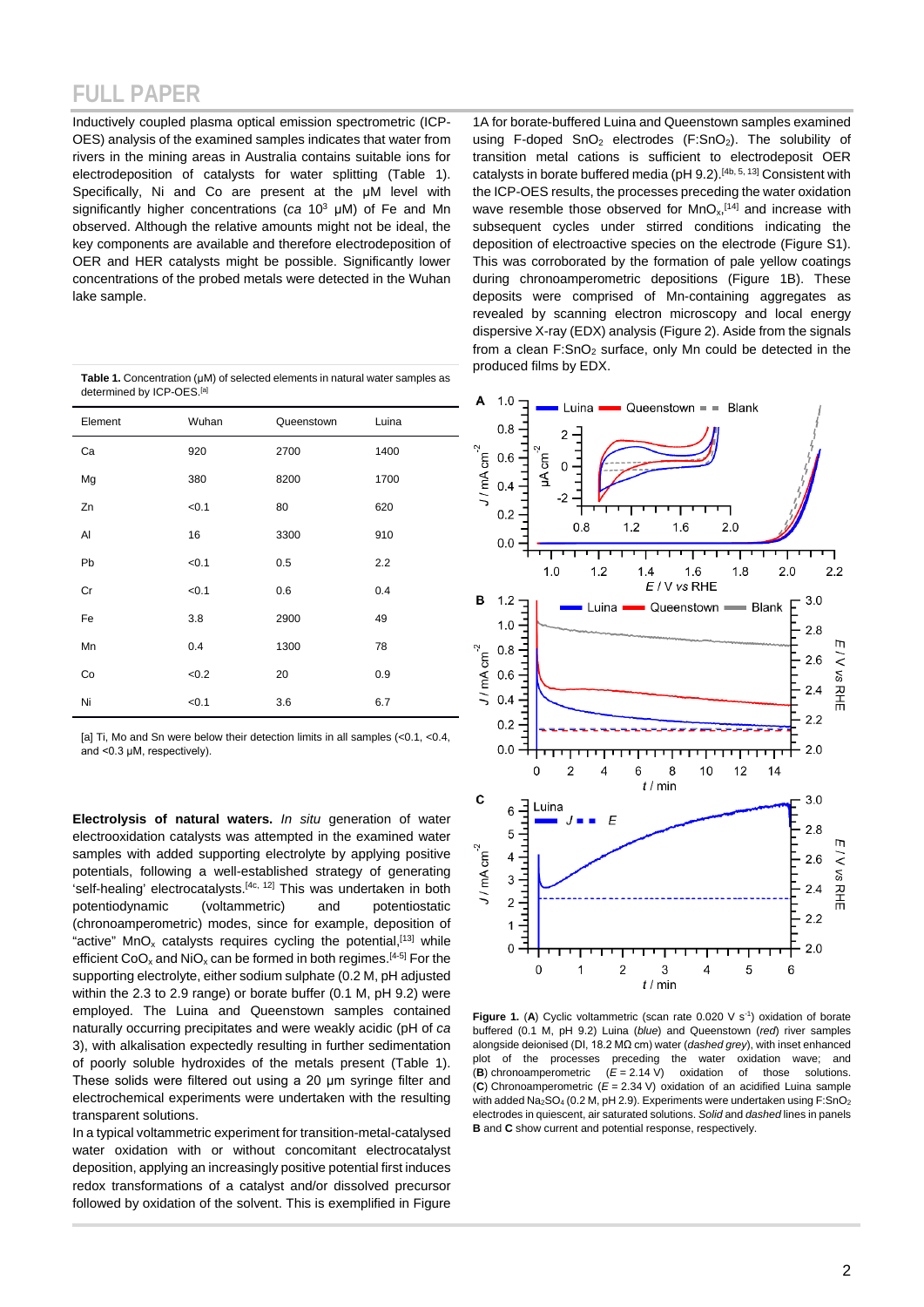

**Figure 2.** (**A**, **B**) Scanning electron micrographs of the deposits produced on a F:SnO2 electrode by chronoamperometric oxidation of Luina water with added (**A**) 0.1 M borate buffer, pH 9.2; or (**B**) 0.2 M Na2SO4, pH 2.9 (in the latter case, the electrodeposited material is a coating covering the  $F:SnO<sub>2</sub>$  crystals). Photograph of the deposit obtained at pH 9.2 is shown in panel (**C**). Panel (**D**) shows fragments of the EDX spectra within the energy range corresponding to Mn and Fe.

However, the formation of this material does not facilitate the electrooxidation of water, but on the contrary, it suppresses the catalytic activity of the  $F:SnO<sub>2</sub>$  electrode. This trend is mirrored in chronoamperometric deposition at very positive potentials sufficient to oxidise water, *viz.* 2.13-2.14 V *vs*. the reversible hydrogen electrode (RHE), where a gentle decay in the oxidative current over time is observed (Figure 1B). This is also supported by voltammetric analysis of the deposited films in borate buffer solutions prepared with reverse osmosis purified (RO, 1 MΩ cm) water (Figure S1).

The use of the Wuhan water sample resulted in a minor improvement of the water oxidation activity of  $F:SnO<sub>2</sub>$  under voltammetric conditions, though applying constant positive potentials did not enhance the performance further (Figure S2). Additionally, these measurements did not induce the formation of detectable metal oxide deposits, which is in contrast to the Luina and Queenstown waters. This is probably a consequence of the significantly lower concentrations of the transition metal contaminants in the water (Table 1), with the lower Mn content clearly visible in the voltametric response.

Blank/Control experiments undertaken with deionised (DI, 18.2 MΩ cm) water did not show extraneous processes and only allowed water oxidation at very positive potentials, which slowly decayed over time, presumably due to degradation of the F:SnO<sub>2</sub> support under the harsh oxidative conditions employed (Figure S3). Similar behaviour was also found in many control experiments undertaken with reverse osmosis purified water (Figure S4), which contained no admixtures at concentrations exceeding the ICP-OES detection limits (see Experimental). However, evolution of voltammetric response(s) prior to the water oxidation wave and an undesired enhancement in activity was observed in some measurements using "pure" RO water solutions (Figure S5), notwithstanding extensive washing of the labware and the use of high quality reagents. This observation provides an additional warning that the use of ultra-pure DI water is always desirable in electrochemical experiments and emphasises the importance of undertaking control measurements along with the actual experiments to confirm a satisfactory level of purity.

Although active Co and Ni oxide catalysts can be theoretically obtained from the alkaline solutions of the examined mining water samples, their formation is obviously hindered by the presence of undesired cations. Indeed, iron and manganese dominate the electrodeposited product (Figures 1 and 2), notwithstanding that their concentrations should significantly decrease upon alkalisation to become closer to the concentrations of cobalt and nickel. The water oxidation activity of  $MnFeO<sub>x</sub>$  derived from the borate buffered Luina and Queenstown samples tested in both natural waters, and pure electrolyte solutions is very low (Figure 1A, 1B and Figure S1). No improvements in the performance could be achieved upon application of the electrochemical activation procedures previously introduced to enhance the water oxidation activity of electrodeposited MnO<sub>x.</sub>[15]

In principle, introducing ammonia into the solutions can significantly and selectively suppress the concentrations of dissolved Mn and Fe, while avoiding precipitation of the more catalytically relevant Co and Ni. This is because coordination of NH<sub>3</sub> by nickel and cobalt cations forms water soluble complexes, while manganese and iron precipitate as hydroxides due to the pH increase.<sup>[16]</sup> However, such treatment of the Luina sample and subsequent removal of the resulting precipitate by filtration (final  $pH$  9.9 with 0.2 M Na<sub>2</sub>SO<sub>4</sub>) did not allow the deposition of more electrocatalytically active materials by voltammetry or chronoamperometry. This was demonstrated by cyclic voltametric analysis of quiescent and stirred NH3-treated solution, chronoamperometric deposition from this solution, and cyclic voltammetry of the deposited film in a DI water solution (Figure S6A-D). Once again, the water oxidation current was lower with each voltammetric cycle and also decayed under potentiostatic oxidative conditions indicating passivation of the electrode surface. Cyclic voltammograms of the produced films in both pure borate buffer and NaOH solutions indicated the formation of a MnO*x*-based film.

Thus, the materials electrodeposited from the water samples examined herein under weak alkaline conditions are dominated by manganese and iron. Moreover, this is unavoidable without advanced purification procedures, which would be industrially unfavourable. Oxides/oxyhydroxides of these metals have been shown to function as water oxidation catalysts.<sup>[6, 17]</sup> as were their combinations,[18] though relatively low activity was reported for  $MnFeO<sub>x</sub>$  in a recent publication.<sup>[3]</sup> However, the electrocatalytic performance for water oxidation appears to be substantially suppressed in the natural waters. One plausible reason might be the abundance of alkaline-earth metals in the solutions (Table 1), which can deposit as poorly conducting and/or catalytically inactive hydroxides on the electrode surface thereby degrading the activity.[19] In principle, this can be mitigated by undertaking water oxidation / catalyst deposition in acidic media, where Mnbased OER catalysts have also been previously reported to exhibit reasonable activity.<sup>[6]</sup> Additionally, water electrolysis at low pH is more technologically attractive than in alkaline solutions, and development of robust, self-healing OER catalysts for acidic conditions has been identified among the topical problems of solar fuel research.<sup>[20]</sup>

To this end, river water samples were acidified prior to filtering for particulates, with a redox-inactive salt lastly added as a supporting electrolyte (Na<sub>2</sub>SO<sub>4</sub>, 0.2 M). Under both voltammetric and chronoamperometric conditions, the OER performance of blank  $F:SnO<sub>2</sub>$  significantly enhanced during oxidation of the acidic Luina water sample (pH 2.9; Figure S7A-F). However, the catalytic material formed under these conditions dissolves back into the solution once the electrochemical measurements cease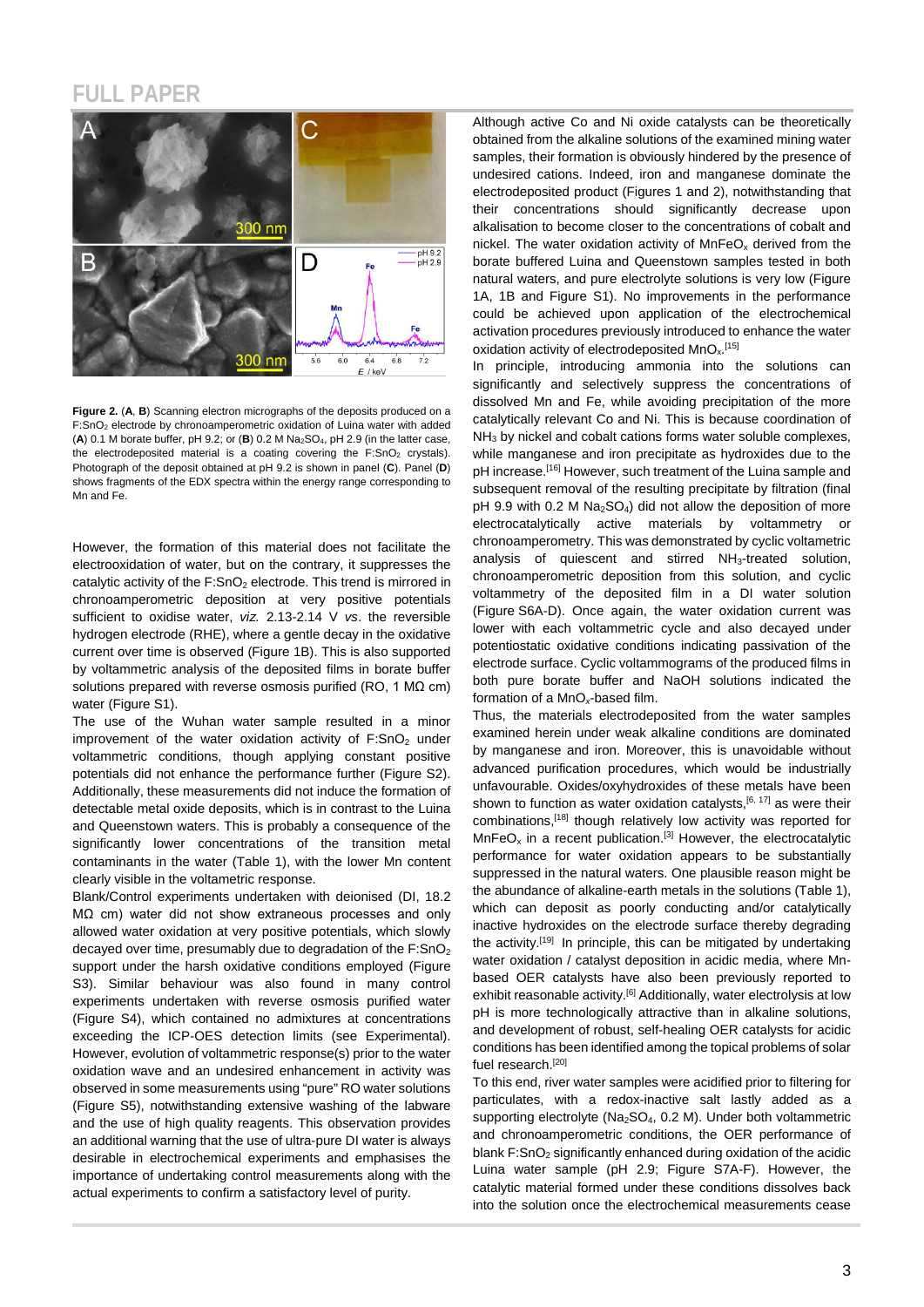(Figure S8). Continuous electrolysis of the stirred Luina solution at the very positive potential of 2.34 V *vs*. RHE (OER overpotential, *η ca* 1.11 V) provided a well-known current-time transient where oxidative current progressively grows and achieves a quasisteady-state value, of approximately 6.0-6.3 mA cm<sup>-2</sup> (Figure 1C). The resulting catalytic material was found to decorate the  $F:SnO<sub>2</sub>$ grains as a thin heterogeneous film that mainly contains iron and manganese (Figure 2).

This rate of the OER, provided by oxidation of the acidified Luina water sample, is significantly better than the performance reported for pure electrodeposited MnO*<sup>x</sup>* during oxidation of the DI water at pH 2.5 (phosphate electrolyte), where an overpotential of up to 1.0 V was required to sustain the current density of only 0.1 mA cm<sup>-2</sup>.<sup>[20a]</sup> However, the same work also reports on a significantly more active ternary CoFePbO*<sup>x</sup>* system, which enables 1 mA cm<sup>-2</sup> water oxidation current density at  $\eta$  = 0.57 V at pH 2.0 (Na<sub>2</sub>SO<sub>4</sub> electrolyte). Even more impressive activity for the OER was reported at more acidic pH, in particular for anodes prepared using Ti-modified MnO<sub>2</sub> (6 mA cm<sup>-2</sup> at  $\eta$  = 0.67 V; 0.05 M H<sub>2</sub>SO<sub>4</sub>),<sup>[21]</sup> Co<sub>3</sub>O<sub>4</sub> (10 mA cm<sup>-2</sup> at  $\eta$  = 0.57 V; 0.5 M H<sub>2</sub>SO<sub>4</sub>),<sup>[22]</sup> and MoS<sub>2</sub> and TaS<sub>2</sub> (10 mA cm<sup>-2</sup> at  $\eta = 0.5$ -0.6 V; 0.5 M  $H_2SO_4$ ).<sup>[23]</sup> These comparisons confirm that the performance achieved herein, with the catalyst formed *in situ* and operated in natural water conditions, is surpassed by the catalytic activity of materials prepared and tested under clean conditions. Nevertheless, the material obtained from and tested in the Luina sample provides a rare example of a water oxidation catalyst that can be formed *in situ* under acidic conditions. One of the few reported similar systems employed a cobalt-based catalyst formed during oxidation of aqueous solutions containing  $Co<sup>2+</sup>$  and phosphate, requiring an overpotential of 0.57 V to achieve a water oxidation current density of *ca* 0.4 mA cm<sup>-2</sup> in pH 1.6 solution.<sup>[24]</sup> Interestingly, testing the weakly acidic Queenstown sample following the protocol employed for the Luina water did not produce continuous enhancements in performance (Figure S7). One plausible reason for this difference is the significantly higher concentration of manganese and alkaline earth metals in the Queenstown sample (Table 1), which appear to suppress the OER activity*.*

Subsequent testing of the materials oxidatively electrodeposited from slightly acidic natural Queenstown and Luina waters in 0.1 M NaOH or 0.1 M borate buffer solutions prepared with RO water confirmed their improved catalytic activity for water oxidation (Figure S9). Depositions were also carried out cathodically to reduce metals onto the electrode, which would then form oxides during the application of anodic potentials during testing. The catalytic performance achieved in this case was again higher than blank F:SnO<sub>2</sub>, and comparable or lower than for the electrodes modified by oxidative depositions (Figure S9).

Materials reductively electrodeposited from the examined waters onto a glassy carbon electrode were also briefly tested as catalysts for  $H_2$  evolution in clean RO water (0.2 M Na<sub>2</sub>SO<sub>4</sub>, pH 5.8). Slight enhancements in the electroreduction activity *vs.* an unmodified electrode were observed. However, the performance was typically very poor and also unstable even on the short time scale of voltammetric measurements (Figure S10).

**Electrooxidation of "artificial" natural water.** To verify the origin of the OER catalytic activity found with the acidic Luina river water, electrooxidation of DI water solutions that mimic the transition metal composition of the natural sample was examined

(chronoamperometric and voltammetric data are exemplified in Figure 3 and Figure S11, respectively). In these experiments, aqueous  $0.2$  M Na<sub>2</sub>SO<sub>4</sub> with pH 2.9 and containing mixtures of  $Fe^{2+} + Mn^{2+}$ ,  $Fe^{2+} + Pb^{2+}$ ,  $Fe^{2+} + Pb^{2+} + Ni^{2+}$ , or  $Fe^{2+} + Pb^{2+} + Ni^{2+}$ + Mn<sup>2+</sup> were employed as electrolyte solutions. When present, the cation concentrations were 45  $\mu$ M Fe<sup>2+</sup>, 2  $\mu$ M Pb<sup>2+</sup>, 6  $\mu$ M Ni<sup>2+</sup> and 70 µM Mn2+.



**Figure 3.** Chronoamperometric oxidation of DI water solutions mimicking the natural Luina water sample, containing different combinations of  $Fe^{2+}$  (45 µM), Pb<sup>2+</sup> (2  $\mu$ M), Ni<sup>2+</sup> (6  $\mu$ M) and/or Mn<sup>2+</sup> (70  $\mu$ M), with Na<sub>2</sub>SO<sub>4</sub> (0.2 M pH 2.9) present in all cases. Additional experiment was undertaken with a 225 µM Fe + 10 µM Pb combination (labelled as 5×Fe + 5×Pb in the plot). Potential steps were applied sequentially to the same electrodes (*E* = 2.03, 2.13 and 2.23 V). Experiments were undertaken using F:SnO<sub>2</sub> electrodes in air saturated, stirred solutions. The electrode analysed in  $\text{Fe}^{2+}$  +  $\text{Pb}^{2+}$  + Ni<sup>2+</sup> was kept with no potential applied for 5 min to allow dissolution of the catalyst and was then used for the measurements with  $Mn^{2+}$  added to the solution. Currents are normalised to the geometric surface area of the electrodes.

No activity enhancement was possible with the  $Mn^{2+}$  + Fe<sup>2+</sup> combination, although facile formation of the (meta)stable  $Mn(Fe)O<sub>x</sub>$  film on the F:SnO<sub>2</sub> surface at potentials ≥2.03 V *vs.* RHE was detected visually and voltammetrically (Figure S11B). Conversely, the use of manganese-free mixtures  $Fe^{2+} + Pb^{2+}$  and  $Fe<sup>2+</sup> + Pb<sup>2+</sup> + Ni<sup>2+</sup> produced qualitatively similar behaviour to that$ found with the natural Luina sample, *viz.* continuous enhancement of the oxidative current at potentials equal to and more positive than 1.93 V *vs.* RHE (data shown for the Nicontaining solution only in Figure 3 and Figure S11). The catalytically active material formed under these conditions was unstable without the application of a strongly oxidative potential, as evident by comparison of the current densities at the same potential between the chronoamperometric data and the subsequently measured cyclic voltammogram (*cf.* Figure 3 and Figure S11B). Interestingly, adding  $Mn^{2+}$  to the Fe<sup>2+</sup> + Pb<sup>2+</sup> + Ni<sup>2+</sup> mixture enables faster stabilisation of the current density, though at lower values when *η* = 0.8 V. Lower current densities were observed with the  $Mn^{2+}$ -containing solution at higher overpotentials as well, indicating the presence of manganese is not beneficial to the catalytic system. The above observations suggest that electrooxidation of Mn<sup>2+</sup> does not produce an active water oxidation catalyst in weakly acidic solutions, but passivates the electrode surface and prevents further formation of the catalytically active FePb(Ni)-based material.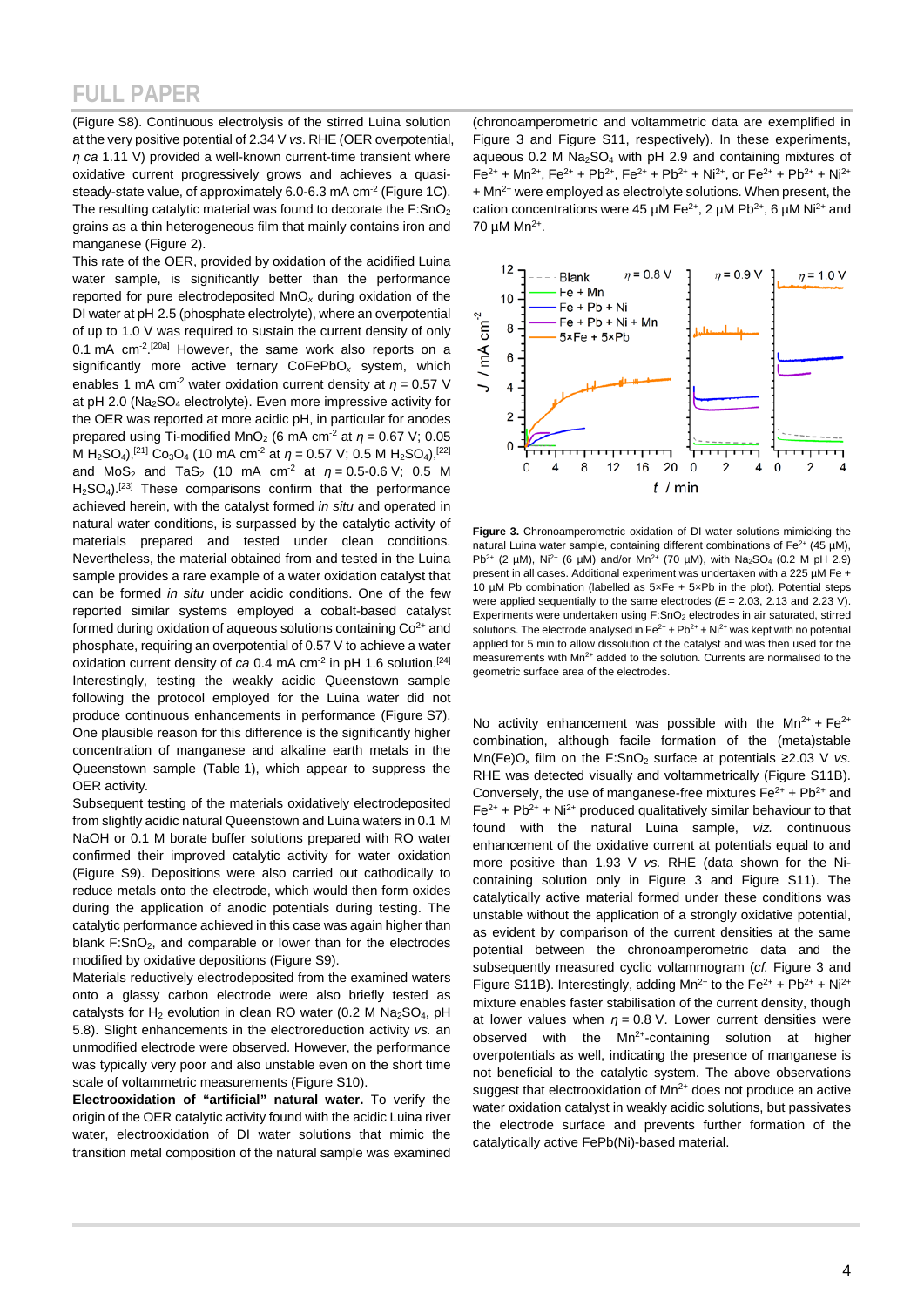

Figure 4. Characterisation of the electrodeposit produced during oxidation of aqueous 225 µM Fe<sup>2+</sup> + 10 µM Pb<sup>2+</sup> (with 0.2 M Na<sub>2</sub>SO<sub>4</sub>, pH 2.9) at 2.03 V *vs.* RHE for 20 min with a FTO electrode: (a) SEM image, (b) EDX mapping, (c) EDX spectrum, (d) Pb 4f and Fe 2p spectra.

When using  $Fe^{2+}$  and  $Pb^{2+}$  precursor concentrations similar to those found in the Luina sample (*viz.* 45 and 2 µM, respectively), the FePb(Ni) catalytic system formed *in situ* is capable of water oxidation at a rate above 1.2 mA cm<sup>-2</sup> at an overpotential of 0.8 V in pH 2.9 solutions. Increasing the concentration of iron and lead salts by a factor of five enhanced the catalytic activity up to 4.7 mA cm<sup>-2</sup> at *η* = 0.8 V (Figure 3). Quantification of the molecular oxygen evolved during these experiments confirmed close to 100% faradaic efficiency of the oxygen evolution reaction provided by the FePb-based catalyst (Figure S12). Importantly, the conditions employed herein to test the FePb(Ni) catalyst were inspired by the natural Luina water sample, and it is probable to expect that significantly better performance is possible upon future optimisation.

Characterisation of the deposits produced on the FTO surface during oxidative electrolysis of the iron- and lead-containing Na2SO4 solutions by X-ray photoelectron spectroscopy (XPS) and EDX revealed that the materials predominantly contain lead (hydr)oxides. Given that the size of the deposited particles is less than 1 μm (Figure 4a shows SEM image; Figure 4b shows elemental mapping data), the EDX analysis showing the Pd : Fe ratio of approximately 4 : 1 was considered to represent the bulk composition of the catalysts (Figure 4c). Detection of iron by XPS in the coating obtained with the 45  $\mu$ M Fe<sup>2+</sup> and 2  $\mu$ M Pb<sup>2+</sup> solution was hindered by strong interference from the background tin signal (Figure 4d). Increasing the thickness of the catalyst layer by using electrolyte solutions with 5-fold higher precursor concentrations (225  $\mu$ M Fe<sup>2+</sup> + 10  $\mu$ M Pb<sup>2+</sup>) produced a sample with an XPS-detectable amount of Fe and a surface lead : iron ratio of *ca* 3.4 : 1. These results are not unexpected, as lead(IV) oxide is thermodynamically stable at very positive potentials even in acidic solutions, while iron is predicted to be mainly present as soluble FeO<sub>4</sub><sup>2-</sup> species under the conditions employed herein.<sup>[20a]</sup> The potentials required to initiate the formation of catalytically active electrodes with the Fe+Pb solutions (Figure 3) can be connected to the Pourbaix diagrams provided in Ref.[20a] Comparisons of these data suggest that water oxidation requires the formation of  $Fe^{4+}$ , while  $Fe<sub>2</sub>O<sub>3</sub>$  does not sustain fast kinetics of the OER. We hypothesise that lead oxides serve as a stable solid matrix that incorporates catalytically active iron sites. Bimetallic Fe-Pb interfaces might also contribute to the catalysis, but this cannot be either confirmed or disproved by the preliminary characterisation data reported herein. Further studies, preferably using *in situ* spectroscopic analysis are required to derive deeper insights into the nature of the active sites in the  $FePbO<sub>x</sub>$ -based water oxidation catalyst.

#### **Conclusions**

The results presented herein further emphasise hurdles associated with the electrolysis of water obtained from natural sources, which would be industrially favourable as it excludes the need for water purification. The presence of precursors for efficient 'self-healing' water oxidation catalysts based on transition metal oxides/oxyhydroxides in the electrolysed solution does not guarantee satisfactory performance, as was demonstrated herein for the Mn-, Fe-, Co- and Ni- contaminated waters. The data obtained suggest that even an initially very active catalyst, like NiFe- or Co(Fe)- based systems will eventually degrade in a contaminated natural environment, as the electroactive surface will become dominated with less active transition metal oxides. The impact of other components present, especially alkaline-earth metal cations and organic contaminants, must be considered as well. Efforts to produce efficient water oxidation catalysts *via* oxidative and reductive electrodeposition from weakly alkaline natural waters did not enable improvements in water oxidation activity. On the other hand, progressive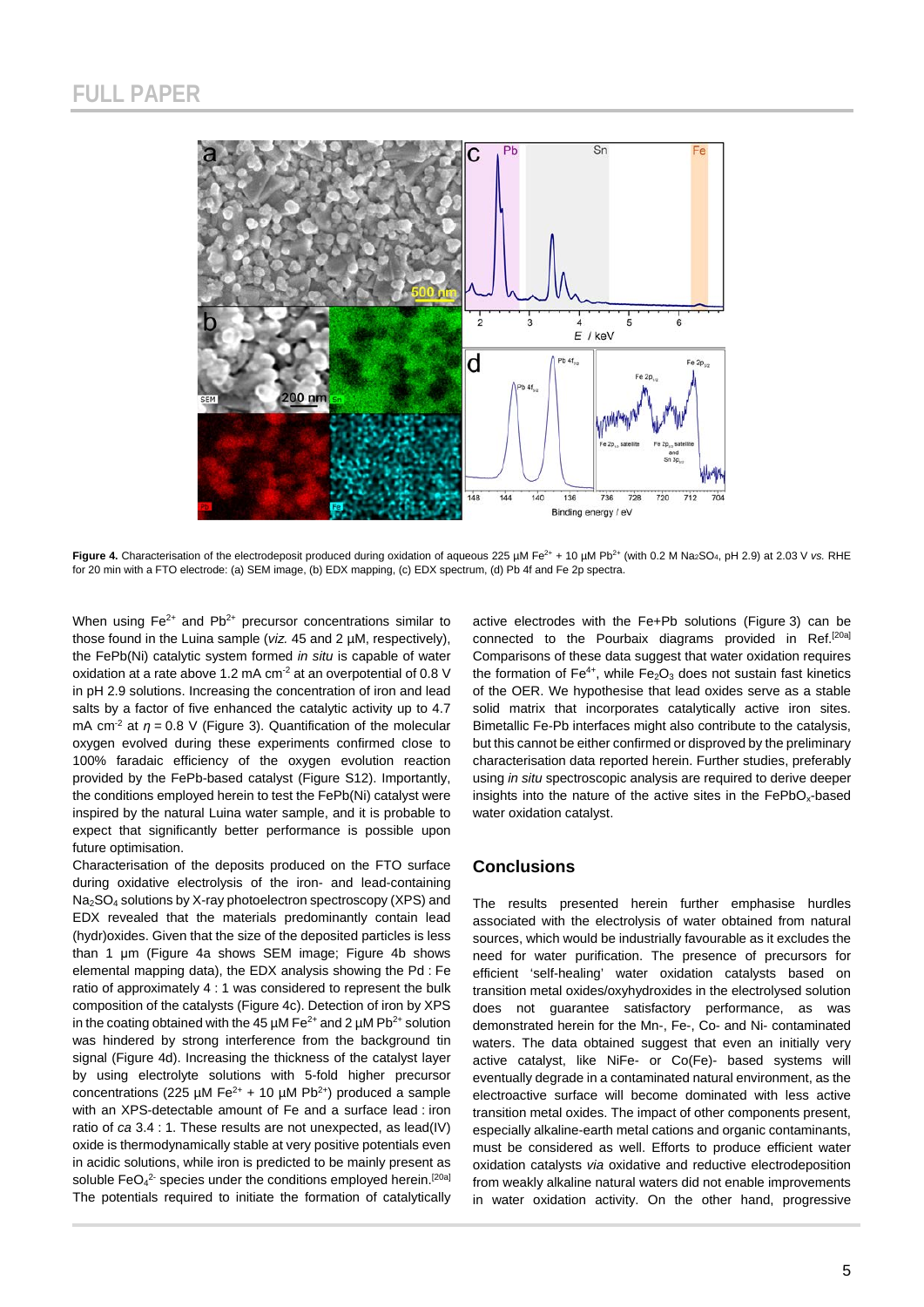improvement in the reaction rate was observed at pH 2.9 in Luina river water. Under these acidic conditions, FePb(Ni)-based electrodeposits were identified as materials with a capacity to function as self-healing water oxidation catalysts. The presence of excessive amounts of manganese in solutions was found to be pernicious, notwithstanding previous reports on reasonable catalytic activity of MnO<sub>x</sub> for water electrooxidation at low pH. Future mechanistic and optimisation studies are anticipated to significantly improve the performance of the discovered catalyst for the oxidation of acidic water.

#### **Experimental Section**

**Materials.** Reagent or analytical grade chemicals were used as received from commercial suppliers. Fluorine doped tin oxide coated glass with a sheet resistance of 8 Ω square-1 was sourced from *Dyesol Ltd.* (TEC8 Glass Plates). Reverse osmosis purified water (quoted resistivity of 1 MΩ cm at 25 °C) or ultra-pure deionised water (*Milli-Q*; quoted resistivity 18.2 MΩ cm at 25 °C) was used in the preparation of solutions excluding those composed of natural water samples. Borate buffer solutions were prepared from Na<sub>2</sub>B<sub>4</sub>O<sub>7</sub>.10H<sub>2</sub>O.

The Queenstown sample was collected from the Queen river at 42°4'27" S 145°33'32" E in Feb 2012. The Luina sample was obtained from the Heazlewood River at 41°26'15.2" S 145°20'46.07"E in Feb 2012. The Wuhan sample was collected from Dong Hu Chu Cheng (East lake) at 30°33'21.8" N 114°20'24.6" E in Nov 2015.

**Electrochemical procedures.** Chronoamperometric and voltammetric experiments were performed with a *Bio-Logic* VSP potentiostat in a three electrode configuration using a Ag|AgCl|KClsat. reference electrode. All potentials are reported *versus* a reversible hydrogen electrode ( $E_{RHE}$  = -0.197 – 0.059pH *vs.* Ag|AgCl). Auxiliary electrode (high surface area titanium wire) was isolated from the main compartment behind a glass frit (10-16 µm pore size). F:SnO<sub>2</sub> glass with 4 mm  $\times$  4 mm electroactive area defined by laser-engraving (*Universal Laser Systems, Inc.*, VersaLaser VLS350) and polyimide (Kapton) tape or glassy carbon disk (3 mm diameter; *BAS*) was used as a working electrode. F:SnO<sub>2</sub> pieces were cleaned by aqua regia and subsequently copiously washed with H<sub>2</sub>O (see Ref.[14] for details). Glassy carbon electrode was polished with 0.6 μm  $Al_2O_3$  aqueous paste, sonicated in H<sub>2</sub>O, wiped with a clean polishing pad, and sonicated again for *ca* 10 s in RO H2O. Electroreduction experiments were undertaken after deaeration of the solutions with high purity Ar for 15 min (solution volume *ca* 5 ml).

Quantification of  $O<sub>2</sub>$  evolved during water oxidation experiments was undertaken in a flow setup described by Hoogeveen *et al*. [25] A custommade gas-tight electrochemical cell (PEEK/quartz body) was connected to a mass-flow controller (*Bronkhorst EL Flow Select*) and a molecular oxygen microsensor (*Unisense OX-500*) using *Swagelok* PFA tubing, PTFE and stainless steel connectors. The working and auxiliary electrode compartments were separated by a Teflon fabric reinforced Nafion membrane (N324). Ag|AgCl|KCl(sat.) (*CHI*) and high-surface area nickel foam (*Marketech International*) were used as reference and auxiliary electrodes, respectively. High-purity argon ( $O<sub>2</sub> < 10$  ppm) was fed at a precisely controlled flow of 3 ml min-1 through the electrolyte solution and then through the sensor. To achieve reliable response, these experiments were undertaken with higher concentrations of the catalyst precursors, *viz*. 225  $\mu$ M Fe + 10  $\mu$ M Pb, in 0.2 M Na<sub>2</sub>SO<sub>4</sub> (pH 2.9). Calibration of the setup was undertaken during galvanostatic oxidation of aqueous 1 M KOH using a low surface area nickel wire (99.9%, *Sigma-Aldrich*).

**ICP-OES.** Analysis was undertaken with a Perkin-Elmer ICP-OES instrument. The samples were diluted to adjust the analyte to within the ideal concentration range, HNO<sub>3</sub> was added and the samples were spiked with Sc and Rh cations as internal standards to monitor instrumental drift. Raw analyte counts were standardised by means of a calibration curve constructed through systematic dilutions of commercially available stock solutions, with all dilutions based on mass. Analysis of solutions prepared

using RO purified water as a sample were used to measure the background/baseline and these counts were subtracted from all measurements. The detection limits (in μM) under employed conditions were as follows: Ca <0.5, Mg <0.5, Zn <0.1, Al <0.6, Pb <0.1, Cr <0.1, Fe <0.1, Mn <0.1, Co <0.2, Ni <0.1, Ti <0.1, Mo <0.4, and Sn <0.3.

**Scanning Electron Microscopy and Energy Dispersive X-ray analysis.** Scanning electron micrographs were recorded on a FEI Magellan 400 FEGSEM equipped with a Bruker Quantax silicon drift detector for EDX analysis. Glass electrode pieces were adhered to stubs using cyanoacrylate and electrical connection was made with a Cu tape. No conductive coating was applied to the samples.

**X-ray Photoelectron Spectroscopy.** XPS analysis was performed using an AXIS Ultra DLD spectrometer (*Kratos Analytical Inc.*) with a monochromated Al K<sub>α</sub> source at a power of 180 W (15 kV  $\times$  12 mA), a hemispherical analyser operating in the fixed analyser transmission mode and the standard aperture (analysis area:  $0.3$  mm  $\times$   $0.7$  mm) The total pressure in the main vacuum chamber during analysis was typically between 10<sup>-9</sup> and 10<sup>-8</sup> mbar. Each specimen was analysed at an emission angle of 0° as measured from the surface normal. Assuming typical values for the electron attenuation length of relevant photoelectrons the XPS analysis depth (from which 95 % of the detected signal originates) ranges between 5 and 10 nm for a flat surface.Binding energies were referenced to the C 1s peak at 284.8 eV (adventitious hydrocarbon). The accuracy associated with quantitative XPS is 10-15%.

#### **Acknowledgements**

The work was funded by the Australian Research Council *via* the Centre of Excellence for Electromaterials Science (Grant No. CE140100012), Deutsche Forschungsgemeinschaft (SPP 1601 to SAB) and the Deutscher Akademischer Austauschdienst (to KLA). The authors acknowledge Prof. J. Brugger and Dr. B. Etschmann for providing the natural water samples from Australia (Luina and Queenstown, Tasmania), and Prof. Y.-B. Cheng for providing the sample from China (East Lake, Wuhan), all three are from Monash University. The authors also acknowledge the Monash Centre for Electron Microscopy for providing microscopy facilities and Dr. M. Raveggi (Monash University) for assistance with the ICP-OES analysis.

**Keywords:** water oxidation • natural water • self-healing catalyst • acidic solution

- [1] H. Dau, C. Limberg, T. Reier, M. Risch, S. Roggan, P. Strasser, *ChemCatChem* **2010**, *2*, 724-761.
- [2] J. H. Montoya, L. C. Seitz, P. Chakthranont, A. Vojvodic, T. F. Jaramillo, J. K. Nørskov, *Nat. Mater.* **2017**, *16*, 70-81.
- [3] C. C. L. McCrory, S. Jung, I. M. Ferrer, S. M. Chatman, J. C. Peters, T. F. Jaramillo, *J. Am. Chem. Soc.* **2015**, *137*, 4347-4357.
- [4] a) M. W. Kanan, D. G. Nocera, *Science* **2008**, *321*, 1072-1075; b) Y. Surendranath, M. Dinca, D. G. Nocera, *J. Am. Chem. Soc.* **2009**, *131*, 2615-2620; c) D. G. Nocera, *Acc. Chem. Res.* **2012**, *45*, 767-776.
- [5] M. Dinca, Y. Surendranath, D. G. Nocera, *Proc. Natl. Acad. Sci. U. S. A.*  **2010**, *107*, 10337-10341.
- [6] M. Huynh, D. K. Bediako, D. G. Nocera, *J. Am. Chem. Soc.* **2014**, *136*, 6002-6010.
- [7] S. Anantharaj, S. R. Ede, K. Sakthikumar, K. Karthick, S. Mishra, S. Kundu, *ACS Catalysis* **2016**, *6*, 8069-8097.
- [8] A. M. Ullman, Y. Liu, M. Huynh, D. K. Bediako, H. Wang, B. L. Anderson, D. C. Powers, J. J. Breen, H. D. Abruña, D. G. Nocera, *J. Am. Chem. Soc.* **2014**, *136*, 17681-17688.
- [9] L. Trotochaud, S. L. Young, J. K. Ranney, S. W. Boettcher, *J. Am. Chem. Soc.* **2014**, *136*, 6744-6753.
- [10] I. Roger, M. D. Symes, *J. Am. Chem. Soc.* **2015**, *137*, 13980-13988.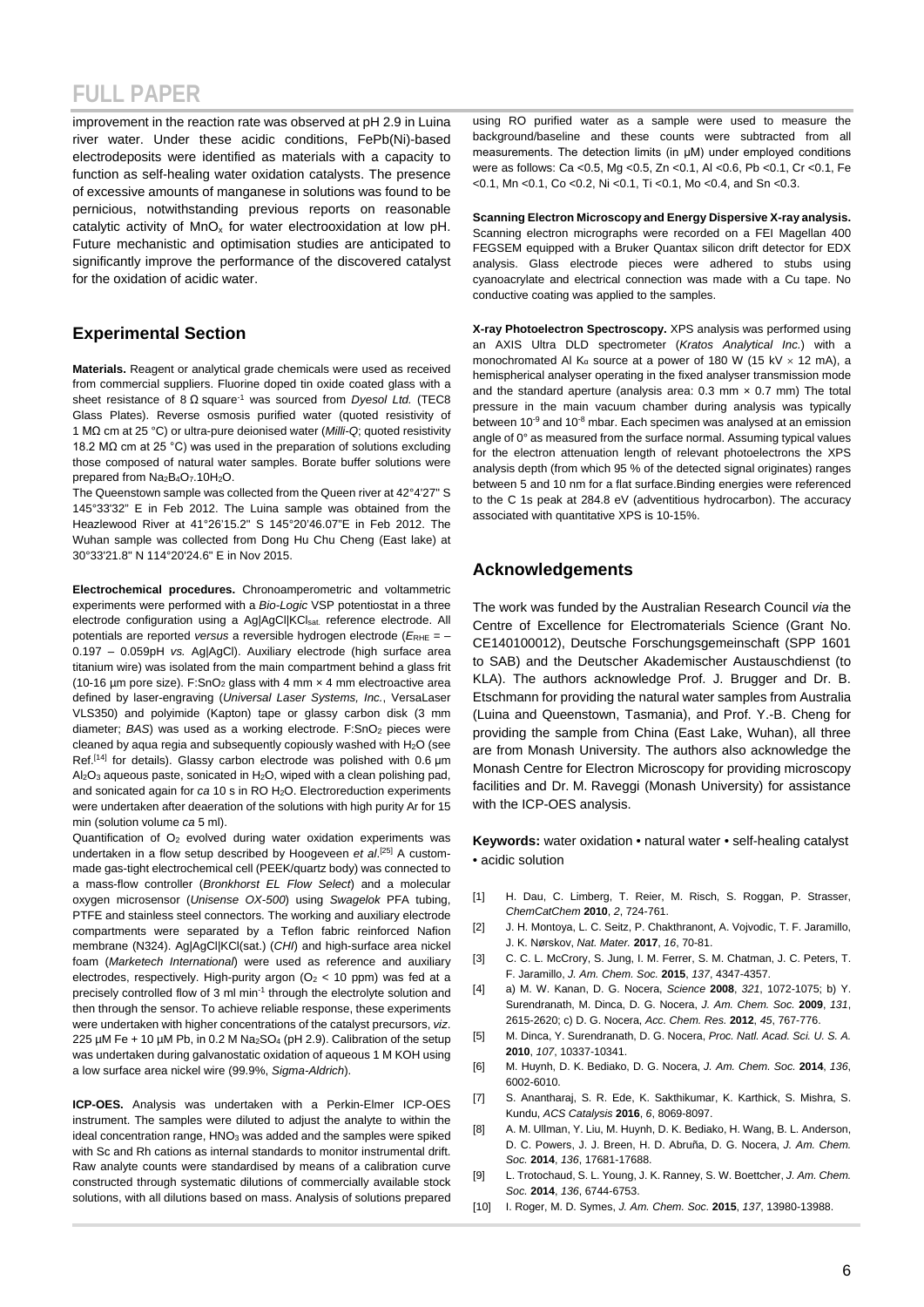- [11] M. Liu, Y. Yang, X. Yun, M. Zhang, Q. X. Li, J. Wang, *Ecotoxicology* **2014**, *23*, 92-101.
- [12] S. A. Bonke, M. Wiechen, R. K. Hocking, X.-Y. Fang, D. W. Lupton, D. R. MacFarlane, L. Spiccia, *ChemSusChem* **2015**, *8*, 1394-1403.
- [13] I. Zaharieva, P. Chernev, M. Risch, K. Klingan, M. Kohlhoff, A. Fischer, H. Dau, *Energy Environ. Sci.* **2012**, *5*, 7081-7089.
- [14] S. A. Bonke, A. M. Bond, L. Spiccia, A. N. Simonov, *J. Am. Chem. Soc.*  **2016**, *138*, 16095-16104.
- [15] M. Huynh, C. Shi, S. J. L. Billinge, D. G. Nocera, *J. Am. Chem. Soc.* **2015**, *137*, 14887-14904.
- [16] J. Strähle, E. Schweda, *Jander/Blasius: Lehrbuch der analytischen und präparativen Anorganischen Chemie*, 16th ed., S. Hirzel Verlag GmbH & Co., Stuttgart, **2006**.
- [17] M. W. Louie, A. T. Bell, *J. Am. Chem. Soc.* **2013**, *135*, 12329-12337.
- [18] a) M. D. Merrill, R. C. Dougherty, *J. Phys. Chem. C* **2008**, *112*, 3655- 3666; b) K. Yan, Y. Lu, W. Jin, *ACS Sustainable Chem. Eng.* **2016**, *4*, 5398-5403.
- [19] A. J. Esswein, Y. Surendranath, S. Y. Reece, D. G. Nocera, *Energy Environ. Sci.* **2011**, *4*, 499-504.
- [20] a) M. Huynh, T. Ozel, C. Liu, E. C. Lau, D. G. Nocera, *Chem. Sci.* **2017**, *8*, 4779-4794; b) T. Reier, H. N. Nong, D. Teschner, R. Schlögl, P. Strasser, *Adv. Energy Mater.* **2017**, *7*, 1601275.
- [21] R. Frydendal, E. A. Paoli, I. Chorkendorff, J. Rossmeisl, I. E. L. Stephens, *Adv. Energy Mater.* **2015**, *5*, 1500991.
- [22] J. S. Mondschein, J. F. Callejas, C. G. Read, J. Y. C. Chen, C. F. Holder, C. K. Badding, R. E. Schaak, *Chem. Mater.* **2017**, *29*, 950-957.
- [23] J. Wu, M. Liu, K. Chatterjee, K. P. Hackenberg, J. Shen, X. Zou, Y. Yan, J. Gu, Y. Yang, J. Lou, P. M. Ajayan, *Adv. Mater. Interfaces* **2016**, *3*, 1500669.
- [24] L. G. Bloor, P. I. Molina, M. D. Symes, L. Cronin, *J. Am. Chem. Soc.* **2014**, *136*, 3304-3311.
- [25] a) D. A. Hoogeveen, M. Fournier, S. A. Bonke, X.-Y. Fang, A. J. Mozer, A. Mishra, P. Bäuerle, A. N. Simonov, L. Spiccia. *Electrochim. Acta* **2016**, *219*, 773–780; b) D. A. Hoogeveen, M. Fournier, S. A. Bonke, A. Nattestad, A. Mishra, P. Bäuerle, L. Spiccia, A. J. Mozer, A. N. Simonov, *J. Phys. Chem. C* **2017**, *121*, 25836–25846.